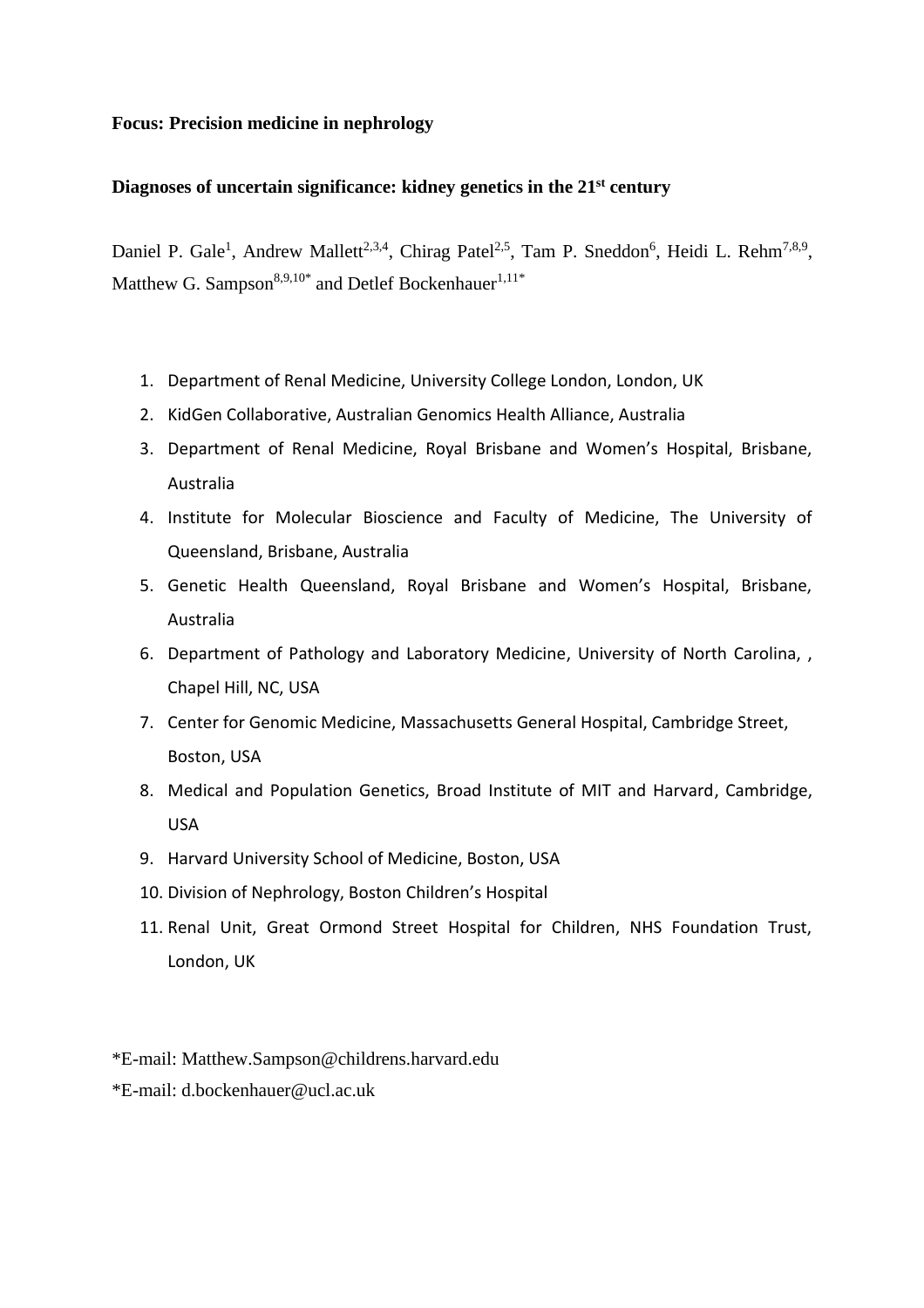## *Standfirst*

The increasing availability of sequencing has accelerated the discovery of genetic causes of kidney disease, with clear benefits for patients. However, insufficient or contradictory evidence exists for numerous variants that were previously reported to be pathogenic, calling into question some proposed gene–disease associations. Rigorous re-appraisal of evidence is needed to assure diagnostic accuracy.

#### *Main commentary*

Genetics has had a dramatic impact on modern medicine, including nephrology. Over the past 2–3 decades, hundreds of genes associated with kidney disease have been discovered, providing precise diagnoses and revealing fundamental insights into renal physiology and pathology. The rapid pace of kidney genomic discovery and its clinical implementation is exciting and holds great promise. However, concerns exist that the ability to generate genomic data from patients is outpacing our ability to interpret the data properly. If we are to effectively integrate genomic medicine into nephrology, accurate assessment of genes and variants is needed. Here, we aim to highlight the scale and scope of the challenge in kidney genomics and discuss strategies to improve diagnostic accuracy.

## [H1] *Relevance of diagnostic accuracy*

A genetic diagnosis can end protracted diagnostic odysseys, enable targeted treatments, inform the risk of disease recurrence after transplantation and aid the assessment of potential donors. Conversely, an erroneous interpretation of a genetic test may lead to unsuitable treatment and can misinform risk of disease recurrence, risk to family members (including potential donors) and decisions with regard to family planning or pregnancy termination. In short, diagnostic accuracy of a genetic test is of utmost importance and proper evaluation of the results and methods is critical for patient care.

## [H1] *Scope of diagnostic inaccuracy*

The problem of diagnostic inaccuracy is not restricted to nephrology. Over the past ten years, a number of public databases such as **gnomAD** (gnomad.broadinstitute.org) that aggregate large amounts of sequencing data have become publicly available. These resources provide insights into variant frequency within reference populations, enabling robust assessment of published disease-associated variants. Such assessments have revealed that many published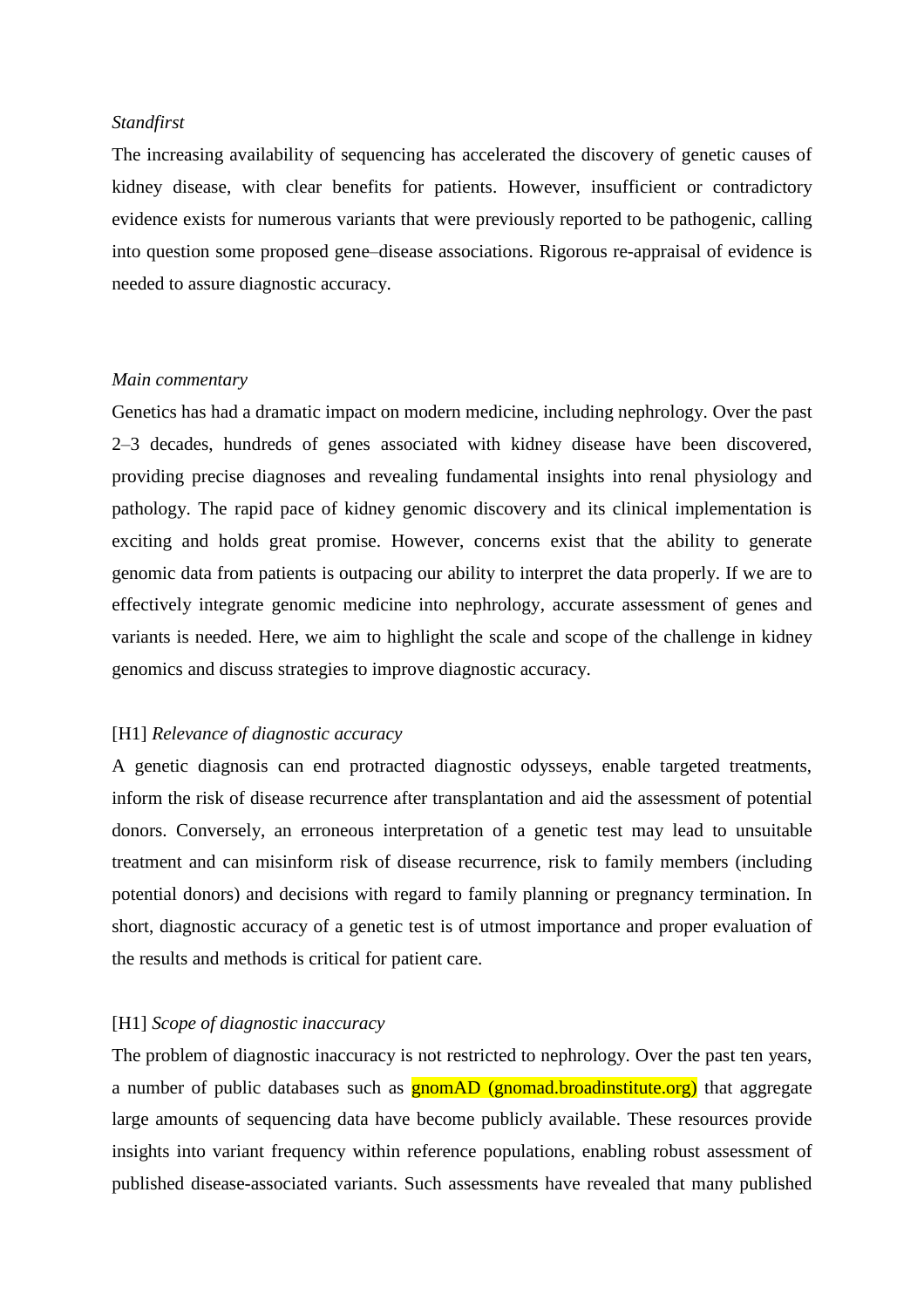variants are unlikely to cause disease due to their excessive frequency in healthy controls and a lack of independent, robust evidence for pathogenicity. One review estimated that up to a quarter of published variants might be erroneously considered pathogenic.<sup>1</sup>

### [H1] *Variant classification*

Professional societies, such as the American College of Medical Genetics (ACMG) and the Association for Molecular Pathology (AMP) have proposed the use of graded evidence to classify variants as benign, likely benign, of uncertain significance, likely pathogenic or pathogenic and computational tools are now available to support this approach.<sup>2</sup> Importantly, the absence of a variant from population databases alone constitutes insufficient evidence of pathogenicity. Moreover, judgement needs to be applied to some criteria, such as functional studies. Usually, these should be graded as supportive, since only well-validated clinical assays can provide strong evidence of causality.<sup>3</sup>

## [H1] *Variants of uncertain significance*

Multiple evidence types, with at least one being strong or moderate, are needed to classify a variant as (likely) pathogenic. Most novel missense variants will be variants of uncertain significance (VUS), which is therefore a common outcome of genetic studies. Critical review of the phenotype is necessary to determine whether a particular variant fits the clinical findings. If the prior probability of a given monogenic disorder is low VUS are very unlikely to be disease-causing (Supplementary Figure 1). Evidence to prove variant pathogenicity is often insufficient, even when the gene matches the phenotype. 4

#### *Genes of uncertain significance*

In some instances, application of graded evidence can call into question the entire association of a gene with a disease, so that it becomes a gene of uncertain significance. For example, a 2008 study identified 3 different heterozygous variants in *SLC9A3R1* (which encodes NHERF1) in 4 of 92 European individuals with nephrolithiasis or osteopenia,<sup>5</sup> with clinical and functional evidence consistent with a causative role for the variants in renal phosphate loss, leading to nephrolithiasis or osteopenia. However, analysis of population databases shows that the cumulative frequency of those 3 variants in Europeans is 5.2%. Not only is this frequency essentially the same as that in the study group (4.4%), but if these 3 variants were indeed disease causative, the implication is that *SLC9A3R1*-related disease would be the most common genetic kidney disorder, exceeding ADPKD by approximately 50-fold.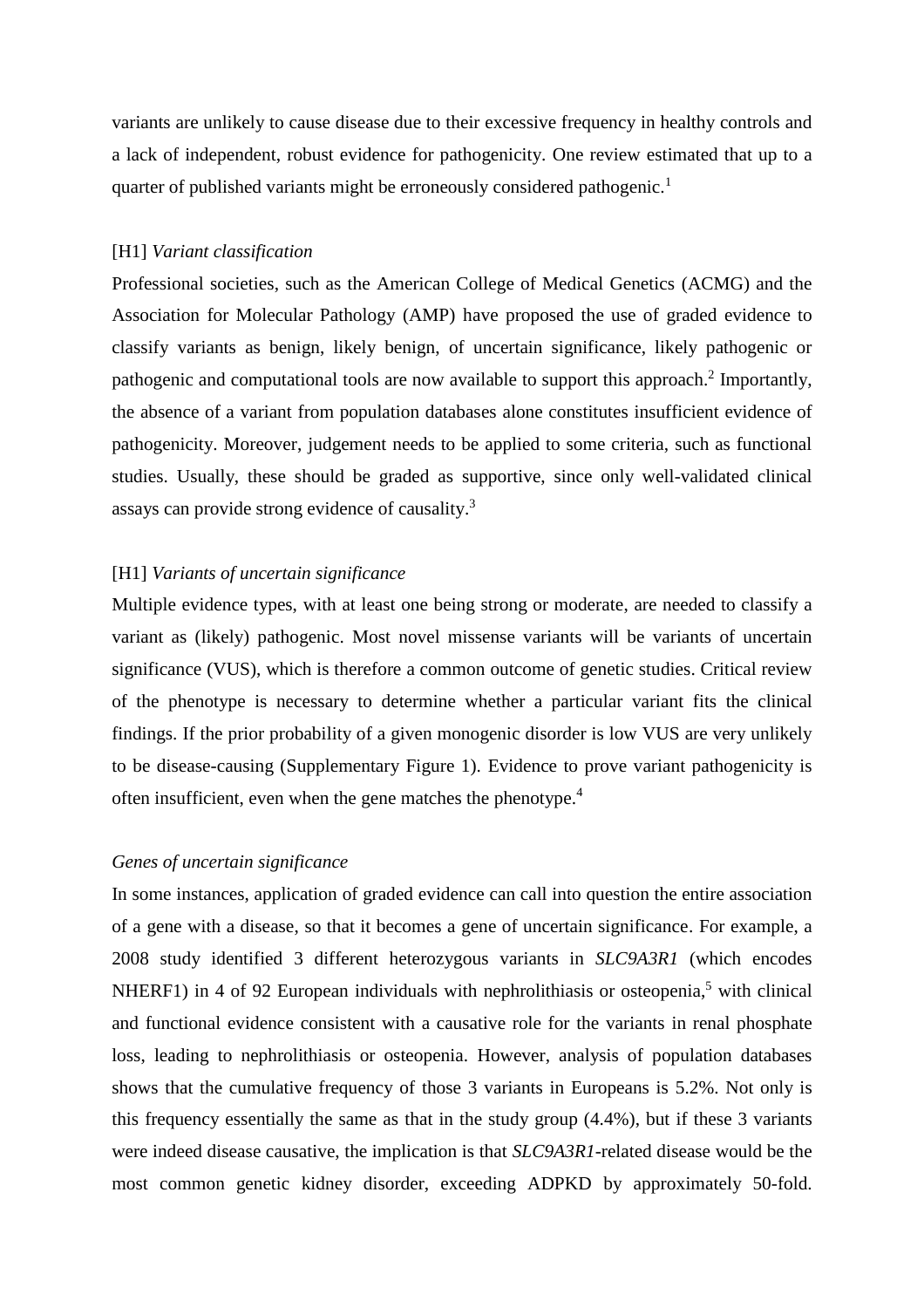Despite these observations, which call into question a pathogenic role of *SLC9A3R1* variants, these are still described by OMIM (#604990) and by several published papers as a genetic cause of kidney disease, highlighting the need to critically review published evidence to aid variant interpretation

Small study sizes also pose a problem when assessing the causality of identified variants. Whilst the number of reported disease genes has increased dramatically in recent years, each novel disease gene identified tends to be causative in ever-smaller subsets of patients. Consequently, reporting numbers can be as low as a single patient, increasing the likelihood of an incidental association. 6

#### [H1] *Defining genetic architecture*

The likelihood of a genetic test correctly revealing the molecular diagnosis is critically dependent on the prevalence of detectable monogenic disorders in the test population — that is, the prior probability of individuals within the test population having an identifiable, disease-causing variant. In situations in which similar clinical presentations can result from monogenic or non-monogenic disorders (for example, nephrotic syndrome or C3 glomerulopathy), it is vitally important that accurate data are available to allow reliable estimation of the prior probability. Two methodological issues commonly contribute to overestimation of the prior probability. The first is that studies often enrol patients who have been highly selected based on their likelihood of having a monogenic disease (for example, based on family history, parental consanguinity and/or syndromic features). The second involves the misclassification of variants as pathogenic in cohort studies on which the estimate is based. Such misclassification is a particular issue in older genetic studies, conducted before the ACMG–AMP criteria were formulated and/or prior to the availability of large-scale population sequencing data. Yet despite the availability of these resources, misclassified variants remain a problem.

Another example of potential misunderstanding of genetic architecture concerns recessive disorders that can be caused by a number of genes, such as Bartter or nephrotic syndromes. Increasingly, digenic or oligogenic inheritance of variants has been proposed, whereby the disease is supposedly caused by heterozygous variants in different causative genes. Such reports seem to be emerging for a couple of reasons. First, owing to the ability to sequence many genes simultaneously and second because of the temptation to assign causality to single variants across multiple recessive disease genes implicated in a particular disease. However, solid evidence from controlled studies that recessive kidney disorders can be caused by such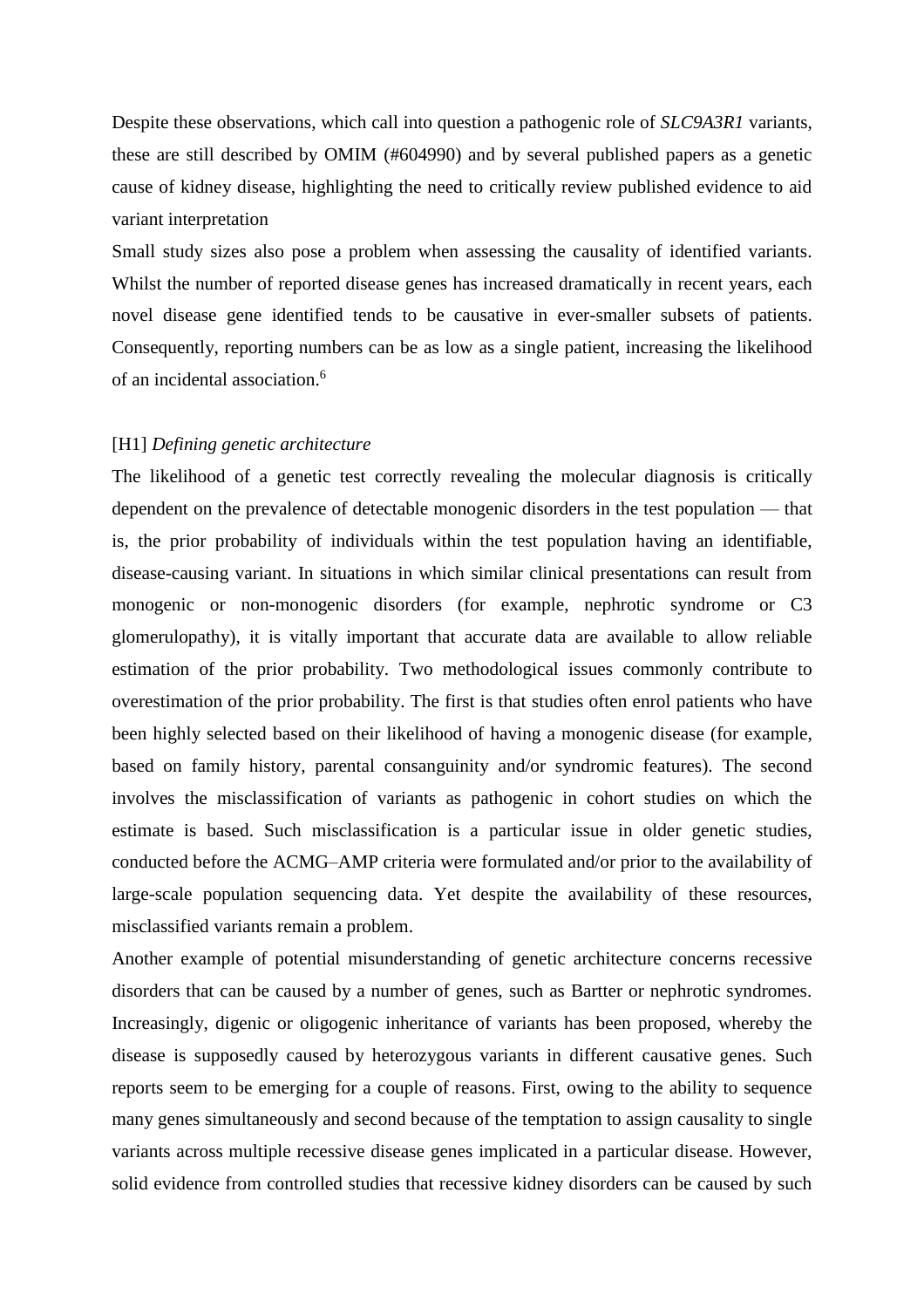combination of heterozygous variants is lacking. A key problem with many such studies is that they consider cases only and do not assess the frequency of individually rare, heterozygous variants ascertained comparably in ethnically matched controls. Unfortunately, public sequencing databases aggregate variants on a population level, thereby preventing comparisons of the burden of rare variants at the individual level.

## [H1] *Drivers of inaccuracy*

The understandable desire of researchers and clinicians to provide a definitive molecular diagnosis for patients potentially increases the risk of a well-recognised statistical reasoning error termed the 'prosecutor's fallacy'.<sup>7</sup> In the context of genetic testing, this error would arise from an individual researcher observing a suspicious variant in a patient with a rare disease and deciding intuitively that it constitutes sufficient evidence for causation, even if the formal ACMG–AMP criteria for pathogenicity are not met. In addition, experts for a particular disease or gene will be obvious and perhaps enthusiastic reviewers for a paper suggesting an association involving their gene or disease of interest, but their expertise in the application of general gene-disease evidence review may be limited. Further contributors might include the problems of publication bias and a commercial-academic reward system that favours high diagnostic yields and the discovery of novel disease-causing genes.

### [H1] *A way forward*

A number of steps can be implemented to improve the accuracy of attribution of pathogenicity to genes and variants. Any study that identifies a pathogenic variant must ensure the following. Firstly, that newly proposed gene–disease associations are appropriately annotated with the level of evidence supporting the claim,<sup>8</sup> and that the assessment criteria applied to variants in well-established genes are explicitly stated. Second, sufficient details about patients sequenced are provided to enable assessment of clinical diagnosis and whether the cohort is enriched for patients with monogenic disease. Lastly, that appropriate controls with matched ancestry and sequencing pipelines are included to allow unbiased comparisons of variant burden. We ask editors and reviewers of relevant publications to also ensure these steps have been followed. The ability of such an approach to reveal insights into the underlying genetic architecture of primary membranoproliferative glomerulonephritis  $-$  a disorder that was frequently considered to be a monogenic disease  $$ has now been highlighted.<sup>9</sup>